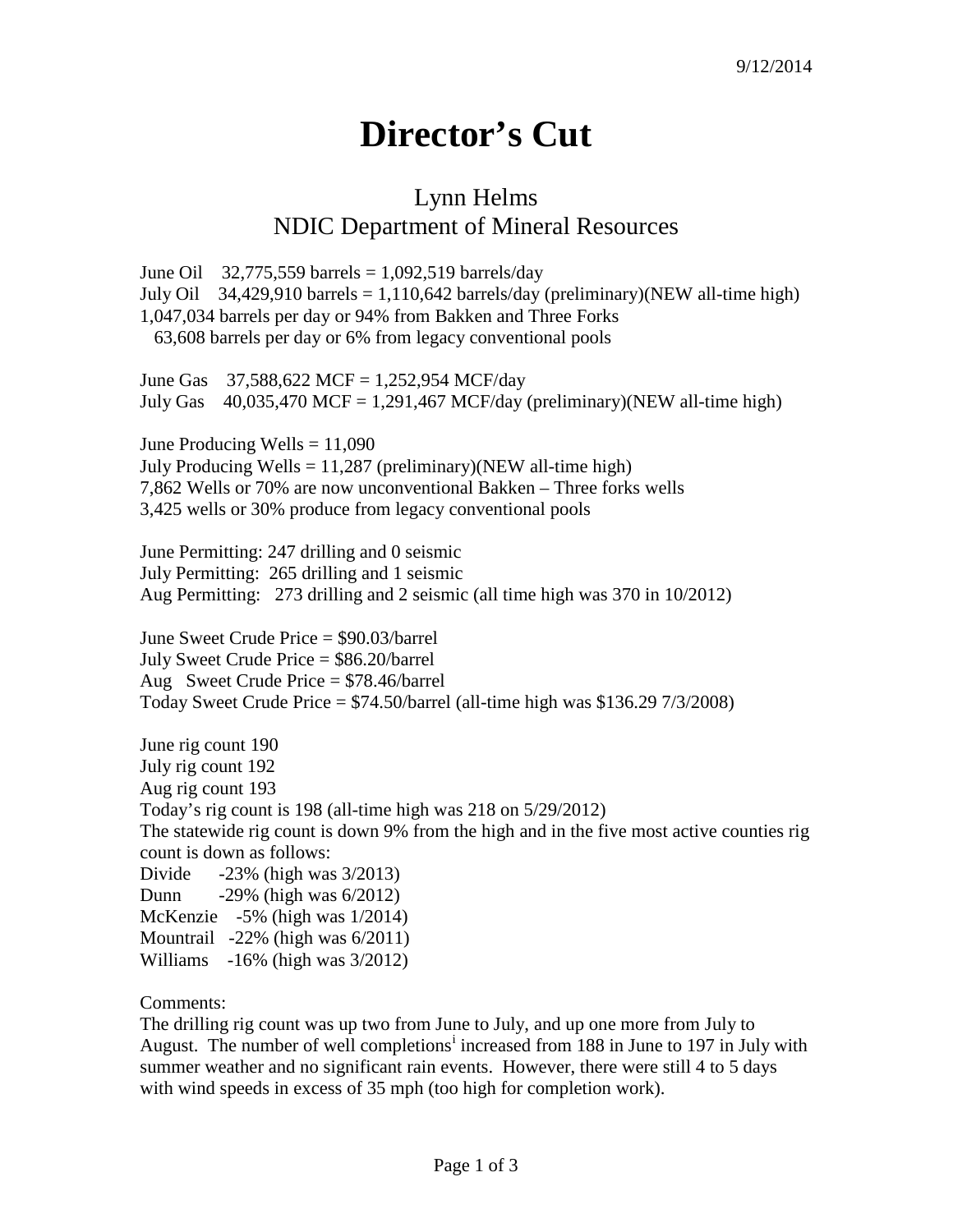Over 95% of drilling still targets the Bakken and Three Forks formations.

The drillers continue to outpace the completion crews. At the end of July there were about 630 wells waiting on completion services, an increase of 45.

Crude oil take away capacity is expected to remain adequate as long as rail deliveries to coastal refineries keep growing.

Rig count in the Williston Basin is gradually increasing. Utilization rate for rigs capable of 20,000+ feet remains above 90%, and for shallow well rigs (7,000 feet or less) about 60%.

Drilling permit activity continued to increase as operators got into their summer programs while planning and constructing locations for next winter.

The number of rigs actively drilling on federal surface in the Dakota Prairie Grasslands is unchanged at 4.

Activity on the Fort Berthold Reservation is as follows 25 drilling rigs (10 on fee lands and 15 on trust lands) 333,119 barrels of oil per day (134,433 from trust lands & 198,687 from fee lands) 1,277 active wells (930 on trust lands & 347 on fee lands) 143 wells waiting on completion 329 approved drilling permits (260 on trust lands & 69 on fee lands) 2,092 additional potential future wells (1,338 on trust lands & 754 on fee lands)

Seismic activity is steady 4 surveys active/recording, 1 remediating, 1 suspended, and 5 permitted. There are now 4 buried arrays in North Dakota for monitoring and optimizing hydraulic fracturing.

North Dakota leasing activity is very low, consisting mostly of renewals and top leases in the Bakken - Three Forks area.

US natural gas storage is now 14% below the five-year average indicating increasing prices in the future. North Dakota shallow gas exploration could be economic at future gas prices and as you are aware exploration is underway in Emmons County. The first well will be on confidential status until 12/23/14.

The price of natural gas delivered to Northern Border at Watford City is down \$0.14 to \$3.42/MCF. This results in a current oil to gas price ratio of 22 to 1. The percentage of gas flared dropped to 26% even though the new Tioga gas plant remained below full capacity due to delayed expansion of gas gathering from south of Lake Sakakawea. The July capture percentage was 74% which reduced the daily volume of gas flared from June to July 18.6 MMCFD. The historical high flared percent was 36% in 09/2011.